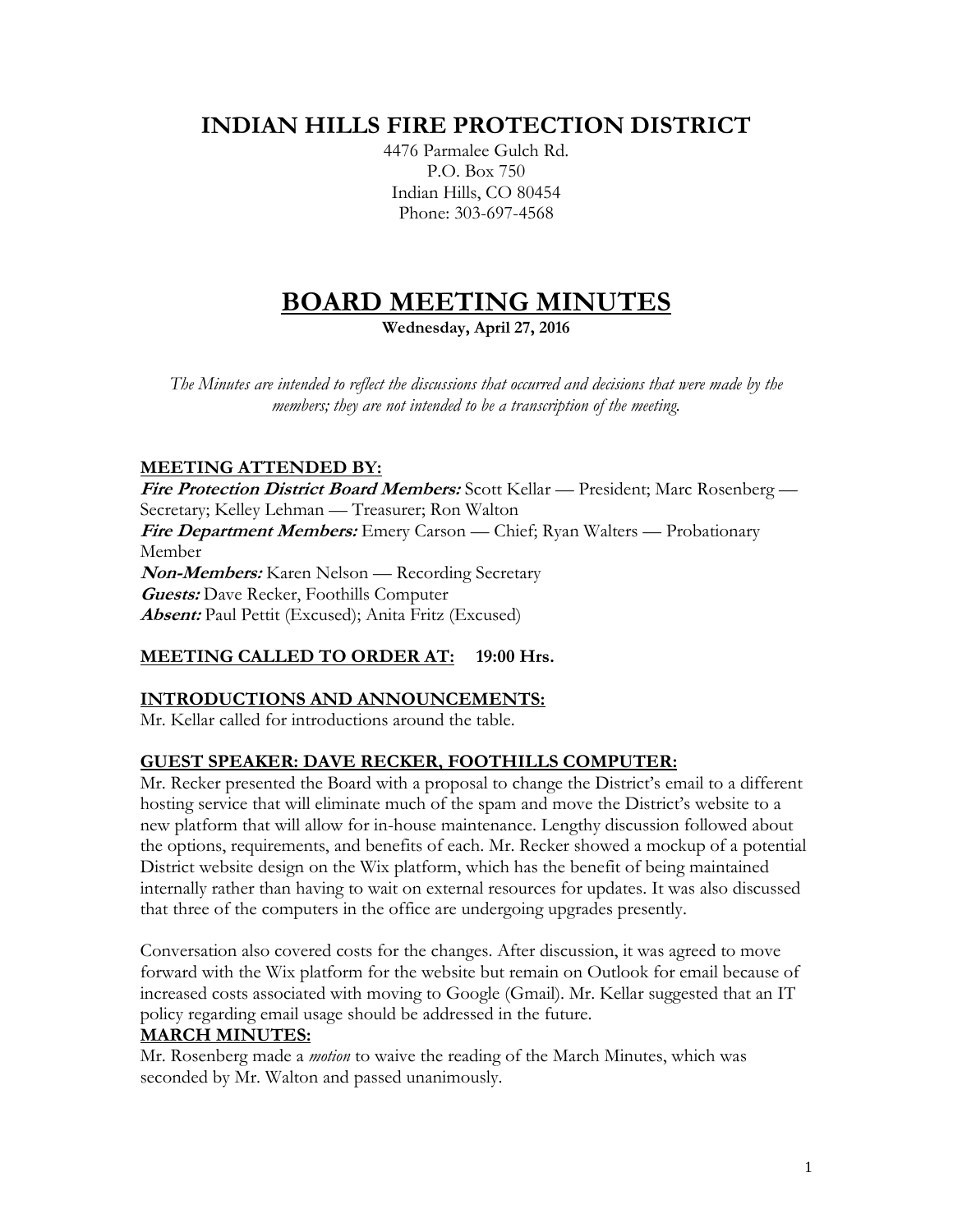Mr. Rosenberg made a *motion* to accept the March Minutes as written. Mr. Walton seconded the motion, which passed unanimously.

# **TREASURER'S REPORT:**

#### **Monthly Financial Reports**

District expenses are at 19% as of the end of March. Minimal conversation occurred about the remainder of the financial reports.

Mr. Rosenberg made a *motion* to approve checks #12820-12842, plus automated payments, credit card expenses, and bank fees. Mr. Walton seconded the motion, which passed unanimously.

## **Audit Exemption Status**

It was discussed that the timeline of when the District will hear back or if the audit exemption is granted or not is not known.

## **DEPARTMENT/OFFICERS' REPORTS:**

#### **Fire Marshal — Randy Rudloff**

Not present. Mr. Carson shared that a residential property on Nambe Rd. has converted from residential to commercial to become an equestrian operation, which will result in more tax dollars for the District. Also, he added that a property on Aztec is attempting to re-zone from industrial to residential. In other District news, Mr. Carson stated that the church property across the street from the station has dropped its selling price drastically.

## **Chief — Emery Carson**

Mr. Carson distributed a report and began by saying that the ISO rating update is complete. He said he doesn't anticipate any change to the District's ISO number. Next, Mr. Carson shared that ambulance collections for first quarter are at \$12,864.06.

Discussion moved to the station's leach tank. Mr. Carson stated that despite best efforts, the leach tank has not been located. He explained that there had been a plumbing backup, but that the situation appears to have resolved itself for now.

In community news, Mr. Carson reported that not enough funding was raised by a committee of residents to do a fireworks show this summer.

Mr. Carson concluded his report by summarizing the calls for the month, which total 11 to date and 80 year to date.

# **Assistant Chief — Marc Rosenberg**

Mr. Rosenberg shared that apparatus 358 needs a new exhaust gasket, and apparatus 366 needs repairs to fix the four wheel drive feature that is not properly engaging.

**Fire Captain — Scott Case** Not present.

**EMS Captain — Bob Fager** Not present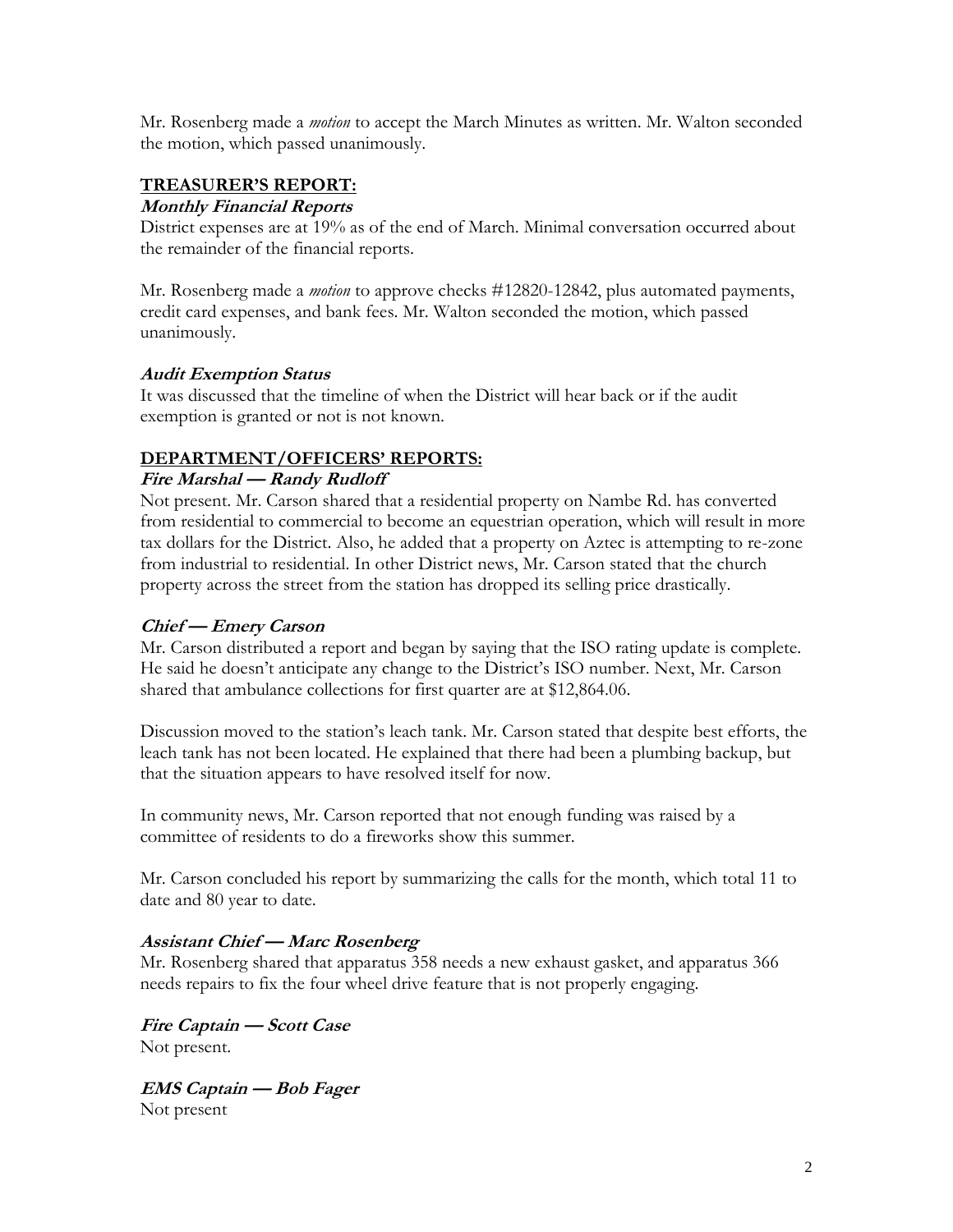# **OLD BUSINESS:**

## **Election Cancellation Resolution**

Mr. Kellar read and signed the "Cancellation of Election and Declaration Deeming Candidates Elected Board of Directors Resolution."

Mr. Rosenberg made a *motion* to accept the Cancellation of Election resolution, which was seconded by Mr. Walton and passed unanimously.

#### **Station Siding Bids**

Mr. Carson distributed two bids for replacing the station siding and one to just have the station exterior repainted. Conversation followed about details of the bids. It was agreed to put the project on hold for the present.

## **Jeffcom Update**

Mr. Kellar announced that Evergreen Fire Protection District has signed the IGA to be part of the Jefferson County consolidated dispatch project. Discussion followed about how Indian Hills will be affected. Mr. Kellar shared that a service user agreement will be forthcoming by the end of the summer. He also said that mountain-area SOPs will be put in place and the pay structure for future dispatch is still unknown.

#### **NEW BUSINESS:**

**Potential Change of Banks** Tabled.

## **Jefferson County Mountain Departments Auto Aid Agreement**

Mr. Kellar suggested that all auto aid agreements need to be reviewed and potentially distilled into one document. It was agreed to table discussion until the following month when all agreements could be reviewed.

## **Inter-Canyon Auto-Aid Agreement**

Mr. Carson distributed a copy of the updated auto aid agreement with Inter-Canyon. Changes made by the attorney were reviewed.

Mr. Rosenberg made a *motion* to accept the updated auto aid agreement with Inter-Canyon, which was seconded by Mr. Walton and passed unanimously.

The agreement was signed and will be forwarded to Inter-Canyon for signatures.

## **Station LED Lighting**

Mr. Rosenberg proposed replacing existing lighting in the station with LED fixtures. He said an electrician had come by to look at the job. Mr. Rosenberg explained the details of the change and said that rebates might be available.

## **Station Remodel**

Mr. Carson shared that he had drawings of a potential addition to the station that would help meet operational needs without necessitating an entire rebuild. He said that the District can, in fact, get a loan to aid in such work. Mr. Kellar clarified that state statutes may prohibit that